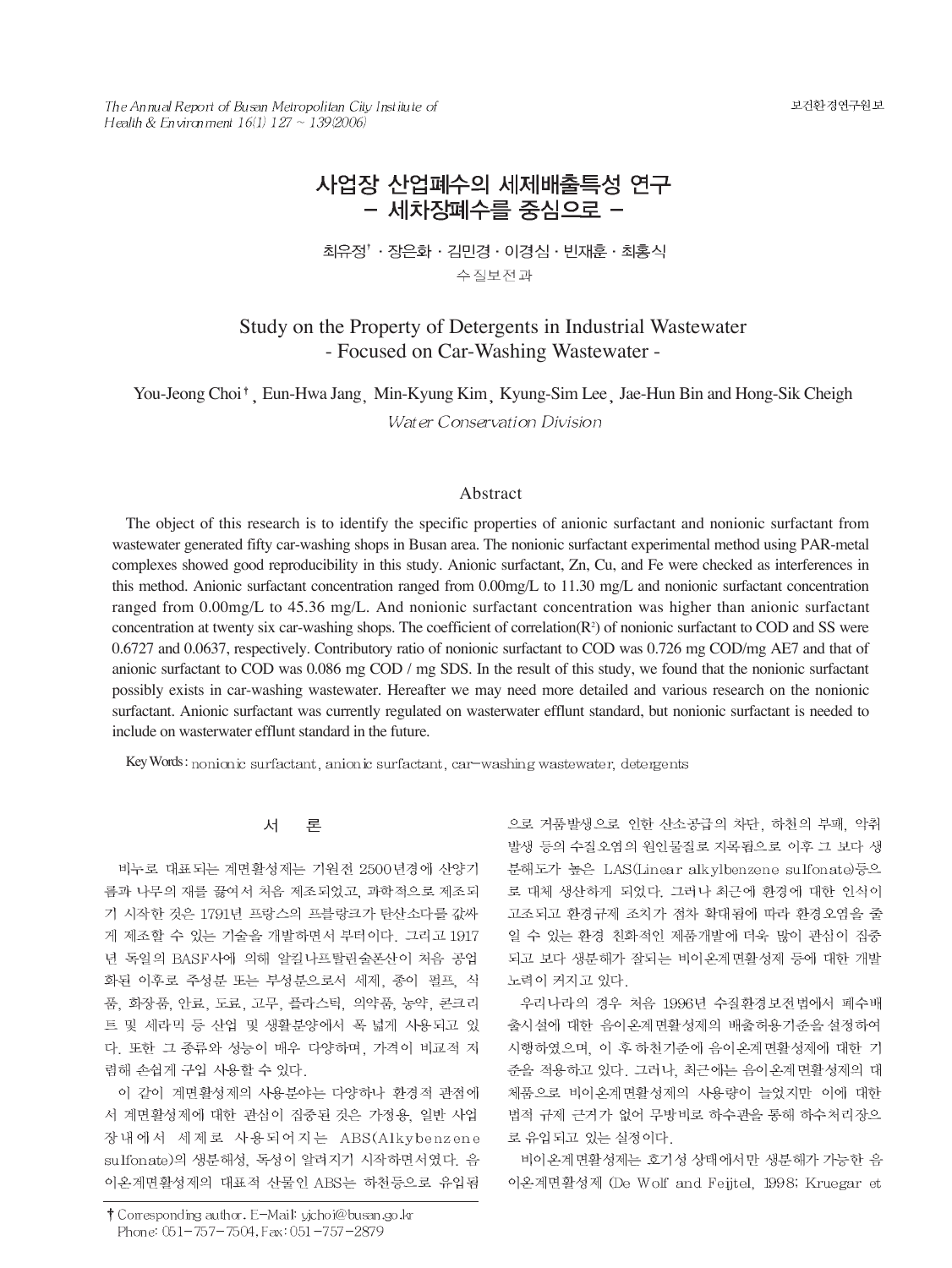Table 1. Classification of nonionic Surfactants

| Compound                                       | Structure                                              |
|------------------------------------------------|--------------------------------------------------------|
| Polyoxyethylen alkylether(POEA)                | $RO-(CH2CH2O)$ n-H                                     |
| Polyoxyethylen alkylphenylether(POEP)          | $R-\langle 0 \rangle$ - O-(CH2CH2O)n-H                 |
| Polyoxyethylen polyoxypropylene glycol (POEPP) | HO-(CH2CH2O)a-(CH2CHO)b-(CH2CH2O)c-H                   |
| Polyoxyethylen fatty acid ester (POEP)         | $R$ – $CO$ – $O$ – $(CH2CHO)$ n – $H$                  |
| Glycerine fatty acid monoester(MG)             | CH2OCOR                                                |
|                                                | <b>CHOH</b>                                            |
|                                                | CH <sub>2</sub> OH                                     |
| Polyoxyethylen sorbitan fatty acid ester(POES) | HO-(CH2CH2)a-O-CH-CH-O-(CH2CH2O)b-H                    |
|                                                | H <sub>2C</sub> CH-CH-CH <sub>2</sub> OCOR             |
|                                                | O(CH2CH2O)cH<br>( )                                    |
| Sorbitan fatty acid ester(SF)                  | $HO-CH-CH-OH$                                          |
|                                                | H <sub>2C</sub> CH-CH-CH <sub>2</sub> OCOR<br>$\cap H$ |
| Fatty acid alkanol amide(FAA)                  | R-CO-NH-CH2CH2OH<br>CH2CH2OH                           |
|                                                | $R-CO-N$                                               |
|                                                | `H2CH2                                                 |

#### Table 2. Chemical analysis of nonionic surfactants

| Method                  | Colorimetric determination | Compound                       |
|-------------------------|----------------------------|--------------------------------|
| Cobalt thiocyanate test | blue                       | Polyoxyethylen alkylether      |
| Hydro xamic acid test   | violet, deep red           | Fatty acid alkanol amide       |
| Acrolein test           | pink                       | Glycerine fatty acid monoester |
| Skatole test            | blue ppt                   | Sorbitan fatty acid ester      |
| Fehling test            | orange                     | Sucrose fatty acid ester       |

al., 1998)와 달리 혐 · 호기성 상태에서 모두 생분해가 양호할 뿐만 아니라 (Marcomini and Pojana, 1997; Szymanski et al., 2000; Reznickova et al., 2002) 인간독성도 "약"이 라고 알려져 있지만 (Naylor, 1995; Dorn et al., 1997; Mann and Bidwell, 2001; Singh et al., 2002) 미처리후 하수처리장이나 폐수처리장으로 직접 유입되는 경우 거품발생 으로 인해 침전공정을 어렵게 만들거나 약품소요량을 증대시 키도 하며, 특히 강물에 유입되는 경우 어류독성이 크다는 연 구결과가 있을뿐만 아니라, 거품으로 인해 강물의 산소전달을 방해해 식물성 플랑크톤의 증식에도 악영향을 미칠 우려가 있 어, 생태계에 악영향을 미칠 잠재성을 가지고 있다<sup>19</sup>, 더군다 나 전세계적으로 그 사용량도 점차 증가하고 있어 최근 미국이 나 유럽에서는 수환경(하수처리장이나 하천)에 존재하는 비이 온계면활성제 정량화에 관한 모니터링24, 20, 20) 및 환경위해성 평 가 등 다양한 연구가 진행되고 있다<sup>9,20)</sup>.

본 연구를 실시하게 된 배경은 실제 구,군의 지도단속으로 우리원에 의뢰된 세차장폐수 중 겉보기 성상에서는 거품 등이 다량 존재하여 음이온계면활성제가 또한 다량 함유되었으리라 예상되나 실제 실험결과는 이와 다른 경우가 빈번하였다. 이에 음이온계면활성제가 아닌 다른 종류의 계면활성제의 존재 유

무를 알아보고 이에 따른 세제특성을 파악하여 수질환경기준 및 개선대책을 위한 기초자료로 활용코자 한다.

# 연구배경 및 문헌고찰

#### 계면활성제의 종류 및 분석방법

계면활성제란 한 분자 내에 한 분자내에 친수기와 소수기를 함께 갖는 양친매성 분자로서 계면에 선택적으로 배향 흡착하 여 계면의 성질을 변화시키는 것과 함께 매질중에 배향한 분자 집합체를 형성한다.

계면활성제는 가용성 정도에 따라(수용성, 비수용성), 물에 해리 되었을때 나타나는 친수기의 이온에 따라(음이온성, 양이 온성, 양쪽성, 비이온성), 소수기에 따라 (탄화수소계, 실리콘 계, 불소계, 하이브리드계 등), 분자량에 따라 (단분자, 저분자, 올리고머, 폴리머), 자연성에 따라(합성, 반합성, 천연성, 바이 오계), 기능성에 따라(화학분해성, 생분해성, 킬레이트 형성 성, 항균성, 산화환원반응성, 전도성) 등 여러 가지 방법으로 분류되고 있다.

이중 가장 일반적인 분류는 물에 해리 될 때 나타나는 친수 기에 따라 구분하는 음이온성, 양이온성, 양쪽성, 비이온성과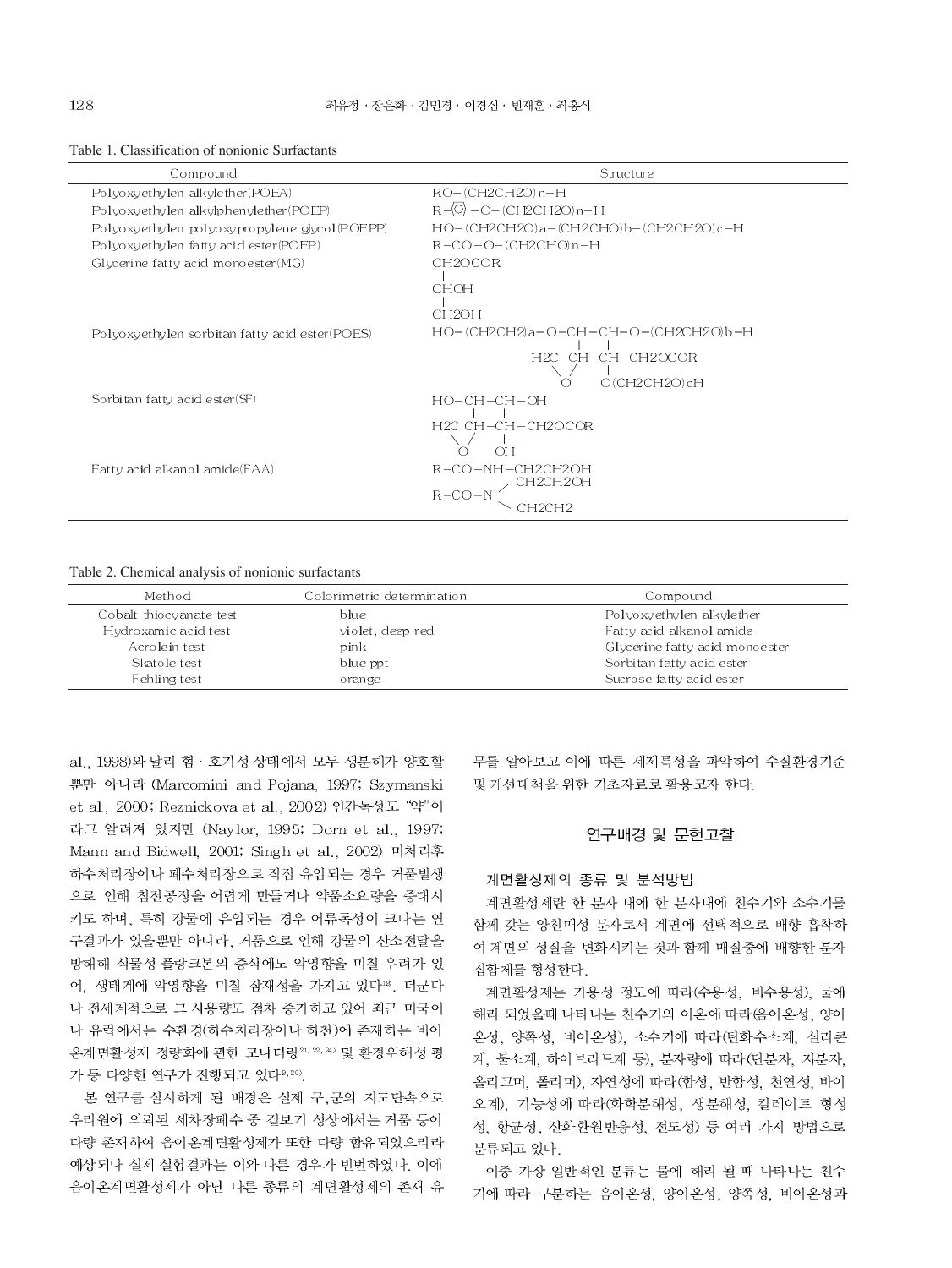| Classification        | Compound                          | Structure                 |  |
|-----------------------|-----------------------------------|---------------------------|--|
| Sulfate               | Alkylsufates                      | ROSO3                     |  |
|                       | Alkylethersufates                 | R(OC2H4) nOSO3            |  |
|                       | Sufatedal kano la mides           | RCONHC2HOSO3              |  |
|                       | Monoglyceride sulfates            | RCOOCH2CHOCH2OSO3         |  |
| Sulfonated hydrocabon | Alkylbenzene sulfonates           | RC6H4SO3                  |  |
|                       | Alkane sulfonates                 | RSO <sub>3</sub>          |  |
|                       | Alpha-olefin sulfonates           | $RCH=CHRSO3$              |  |
| Sulfonated esters     | Acyl isethiionates                | ROOC2H4SO3                |  |
|                       | Fatty ester $\alpha$ – sulfonates | <b>RCOOR</b>              |  |
|                       |                                   |                           |  |
|                       | Nonoalkylsulfosuccinates          | SO <sub>3</sub>           |  |
|                       |                                   | ROOCCHSO                  |  |
|                       |                                   | CH2COO                    |  |
| Sulfonated amides     | Acyl methyltaurates               | RCON (CH3)C2H4SO          |  |
|                       | Soaps                             | RCOO                      |  |
|                       | Alkyl ethoxy carboxylate          | R(OC2H4)nOCH2COO          |  |
|                       | Acylsarcosinates                  | RCON (CH3)CH2COO          |  |
|                       | Alkyphosphates                    | $RO \cdot PO \cdot (OH)2$ |  |
|                       |                                   | (RO)2POOH                 |  |
|                       |                                   | (RO) 3PO                  |  |

Table 3. Classification of Anionic Surfactants

#### Table 4. Classification of cationic Surfactants

| Compound                 | Structure                             |  |
|--------------------------|---------------------------------------|--|
| Alkylamine salt          | $R-NHx + Ac x : 0-2 : acid$           |  |
|                          | stearylamine acetic acid              |  |
| Quaternary annonium salt | $[R1-N(CH3]3] \cdot X$                |  |
|                          | stearyltrimethyammoniumchloride       |  |
|                          | stearyldemethylbenzylammoniumchloride |  |
|                          | cetylpyridinuimamines                 |  |
| The others               | polycxyalkylamines                    |  |

같이 분류되며, 이 중에서도 Linear alkylbenzene sulphonats (LAS), alkyl ethoxy sulphates (AES), alkyl sulphates (AS), alkylphenol ethoxylates (APE), alkyl ethoxylates (AE), quaternary ammonium compounds (QAC)등이 상업적으로 가장 많이 사용되고 있는 계면활성제 이다.

계면활성제는 거의 모든 산업 전반에 응용되는 사용되고 있 으며, 단일 system으로 사용되는 예가 적어 이들의 계통적 분 석은 쉽지 않은 일이다. 특히 기능성 추구 등으로 인해 사용성 이 증가하고 있는 비이온, 양쪽이온성 계면활성제에 대해서는 그 중요성이 고조되고 있다. 현재 분석기기의 발달로 계면활성 제 미량분석도 가능해지고 있으나 전처리 방법 등의 문제로 인 해 효율적인 분석은 이루어지지 많은 실정이다. 고기능, 저자 극, 환경친화적 등의 기능을 갖는 계면활성제가 요구되는 시점 에서 이들의 구조-특성 분석은 산업발달에 필수적인 요인이라 할 수 있다.

비이온계면활성제 : 비이온계면활성제는 주로 세정, 휴화, 침투, 기포의 목적으로 향장품, 의료용, 주거용 세제 등의 가 정용제품 및 공업용제품에 이르기까지 광범위하게 이용되며

현재 음이온계면활성제 다음으로 그 사용량이 많은 중요한 계 면활성제이다. 통상 비이온계면활성제의 친유기은 다른 계면 활성제와 같은 식으로 분포하는데 더욱이 비이온계면활성제는 친수기에도 분포하여 예를 들면 ethyleneoxide(EO) 부가형 에는 알킬기 분포와는 다른 EO 부가몰 분포가 더해져 비이온 계면활성제는 더 복잡한 화합물이라 할 수 있다. 그러므로 비 이온계면활성제를 분석할 때에는 정성, 정량법은 물론 조성 분 석법도 매우 중요하며 특히 크로마토그래피를 중심으로 분리 분석 기술이 잘 이용된다. 비이온계면활성제는 친수기에 따라 EO부가형과 비EO부가형으로 분류하기도 하며 친수기와 친유 기의 결합형식에 따라 ether, ester, amide형으로 분류 가능 하 다 . 비 이 온 계 면 활 성 제 는 Polyoxyethylen alkylether(POEA), Polyoxyethylenalkylphenylether (POEP), Polyoxyeth ylen polyoxypropyleneglycol (POEPP), Polyoxyethylen fatty acid ester(POEP) 등이 알려져 있다. 대표적인 종류와 구조식은 Table 1에 표기했다.

음이온계면활성제 : 음이온활성제는 주로 세정을 목적으로 한 제품에 세정제 기제 또는 세정 보조제로 사용된다. 음이온 계면활성제를 Table 1에 표시하였다. 크게 분류하면 알킬황산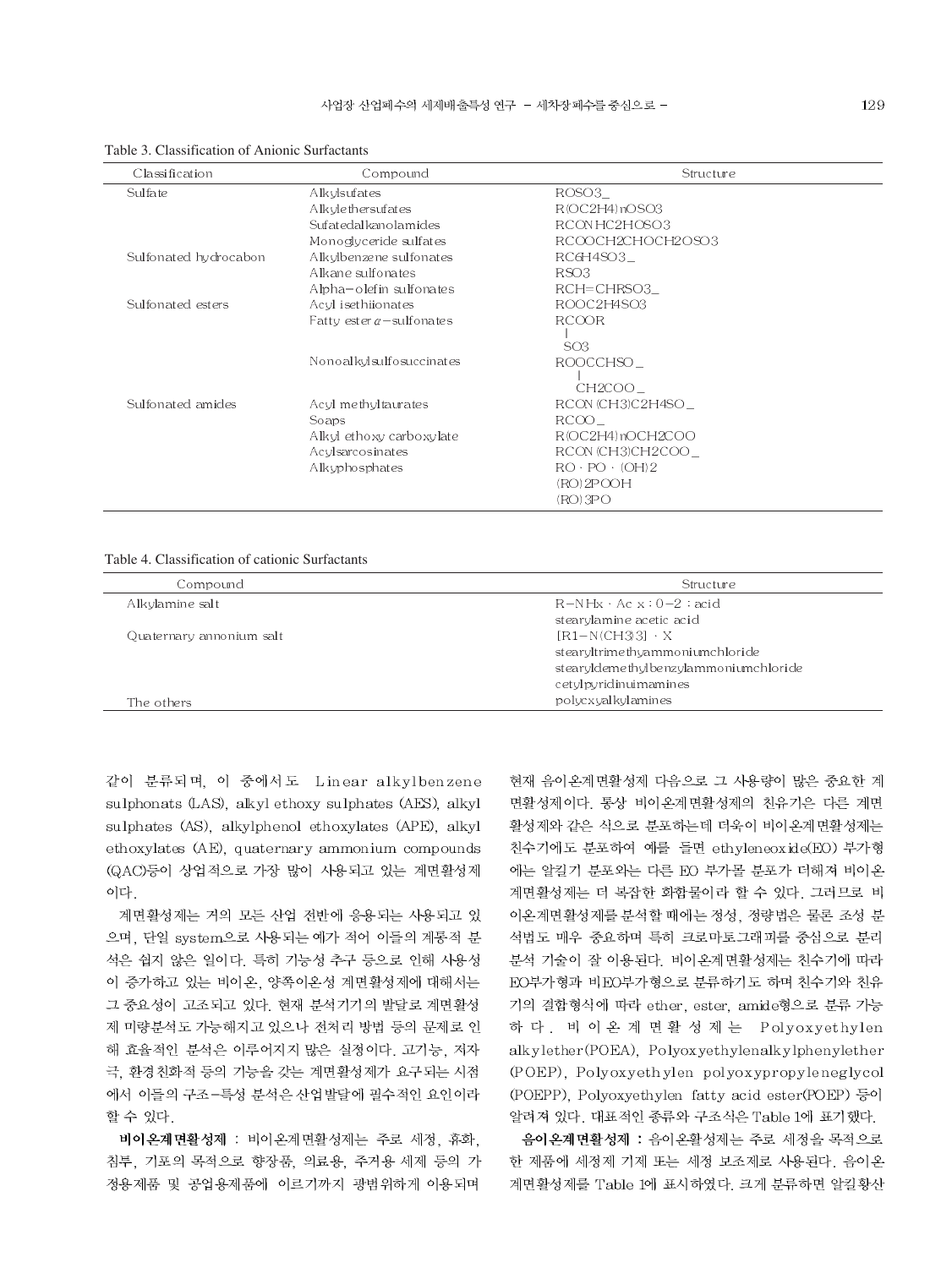|                                      | $24 - 96$ hr LC50 $\langle$ mg/L) |              |  |
|--------------------------------------|-----------------------------------|--------------|--|
| chemical                             | fish                              | invertebrate |  |
| LAS (Linear alkylbenzene sulphonats) | $1 - 10$                          | $1 - 1000$   |  |
| AS (Alkyl Sulphates)                 | $5 - 20$                          | $2 - 200$    |  |
| AOS (Alpha Olefin Sulfonates)        | $1 - 15$                          | $2 - ?$      |  |
| SAS (Secondary Alkane Sulfonates)    | $1 - 50$                          | $9 - 300$    |  |
| AES (Alkyl Ethoxy Sulphates)         | $1 - 10$                          | $5 - 20$     |  |
| AE (Alkyl Ethoxylates)               | $1 - 6$                           | $1 - 100$    |  |
| APE (Alkylphenol Ethxylates)         | $4 - 12$                          | $1 - 100$    |  |

Table 5. Acute toxicity to aquatic creature from surfactants

(AOCS, World Conference on Olecchemicals into the 21st century, 1990)

에스테르염 폴리옥시에틸렌알킬황산에스케르염 알킬술폰산 비누루, 아실글로타민산염 등의 아실화 아미노산, 인산에스테 르염으로 나눌 수 있다. Linear alkylbenzene sulphonats (LAS)는 합성 음이온 계면활성제로 가장 많이 사용되며. 1998년을 기준으로 30년동안 전세계적으로 소비한 양만 해도 연평균 2.8백만톤에 이른다(Verge et al., 2000). 상업용 LAS는 알킬기의 탄소원자수에 따라 다양한 동족체가 존재하 며, 알킬기에 페놀기를 첨가하는 경우 각각의 동족체에 대해 5 ~7개의 이성질체를 만들어 활용하고 있다.

양이온계면활성제 : 양이온 계면활성제는 수용액 중에서 해 리하여 친수기가 양이온으로 되는 것으로 그 이온성에 의해 응 용범위도 다양하다. 예를 들면 섬유유연제, 안료의 분산, 에멀 젼바인더 등 공업적으로 이용되고 있다. 그 외 모발의 유연한 마무리제 및 대전방지를 위한 린스제, 피부의 세정 및 deodorant 등으로 살균제로 응용되기도 하고 분체 등의 개질 제로 이용되기도 한다. 현재 양이온계면활성제 분석에 결정적 인 방법은 없고 다양한 방법을 결합시킬 필요가 있다. 양이온 계면활성제를 분류하면 알킬아민염. 제4급 암모늄염. 기타로 크게 분류된다. Table 4에 그 분류와 대표 예를 나타내었다.

#### 계면활성제의 독성

합성세제가 비누대신 사용되면서부터 합성세제로 인한 수질 오염이 심각한 문제로 대두 되었다. 이러한 세제오염의 대체방 안으로 세계적으로 1960년대부터 1970년 초기까지 경성 ABS 를 생분해성이 높은 LAS로 전환하였다. 하지만 LAS가 분해 될때 생기는 페놀계 물질은 생물에 대한 독성이 높아 우리나라 에서도 1996년 1월 1일 이후 수질환경보전법"으로 음이온계면 활성제를 규제 하기 시작했다.

세제의 무린화와 물의 경도에 영향을 잘 받지 않고도 거품을 잘 이는 장점 때문에 유산 에스테르염의 사용량은 최근 비약적 으로 증가되어, 부엌용의 60%가 LAS에서 Alcohol ether sulphates (AES)로 변하고 있다. 하지만 AES가 인체에 대한 독성분류는 '약' 으로 알려져 있는 반면 LAS에 비해 생분해성 은 좋지 않을 뿐만 아니라<sup>10</sup>, 합성과정에서 발생하는 부산물로 서 지오키산이라는 발암물질이 샴푸등에 혼입될 위험이 있다. 따라서 종래 세제로 많이 쓰이던 음이온계면활성제는 컴팩



Fig. 1. The prospects for the world market of surfactants.

트 세제의 출현과 효소 계 세제의 개발로 가장 많은 점유율을 가지고 있었으나, 최근에는 이를 대체할 비이온계의 수요가 크 게 증가 하고 있다.

alkylphenol ethoxylates (APE)는 상대적으로 안정된 생 분해가 되는 특성 때문에 비이온계면활성제의 상당부분을 차 지하고 있다. 하지만APE Nonyl phenol ethoxylates(NPE) 는 세제로 사용된 후 하수처리장으로 유입되어 활성슬러지 등 에 흡착된 후 혐기성 상태에서 분해산물인 Nonyl phenol(NP)을 발생시키는데 이는 하천이나 호수로 유입되어 수생동 · 식물에 호르몬 교란 작용을 한다는 보고가 있다. 한편 영국에서는 하수처리장 주변의 물고기 기형원인을 이 물질로 보고 1976년 이후 사용을 금지시키기도 하였다 (WattanabeRyouG et al., 1999).

Alcohol ethoxylates(AE)는 인간독성이 적어 식품 및 의 약품의 유화제로도 사용되고 있으며, 세정제의 주원료로도 주 로 사용하는 비이온계면활성제로 전 세계적으로 생산량이 연 간 1.1백만 톤에 이른다. (Hauthal, 2004) AE의 독성에 관한 연구는 A.D. Little (1997), Goyer et al. (1981), Talmadge (1994)와 van de Plassche et al. (1999) 등에 계속 진행중이 며, 케나다와 미국에서는 이미 APE와 더불어 AE의 환경위험 성에 대한 연구결과를 근거로 하여 규제를 할 분위기가 조성되 고 있다. (Environment Canada, Health Canada, 2000; Servos, 1999 ; US Environmental Protection Agency, 2003) 독일에서도 이미 APE의 내분비 변이 독성에 관한 연구 뿐만 아니라 AES, AE, LAS의 내분비 변이 가능성에 관한 다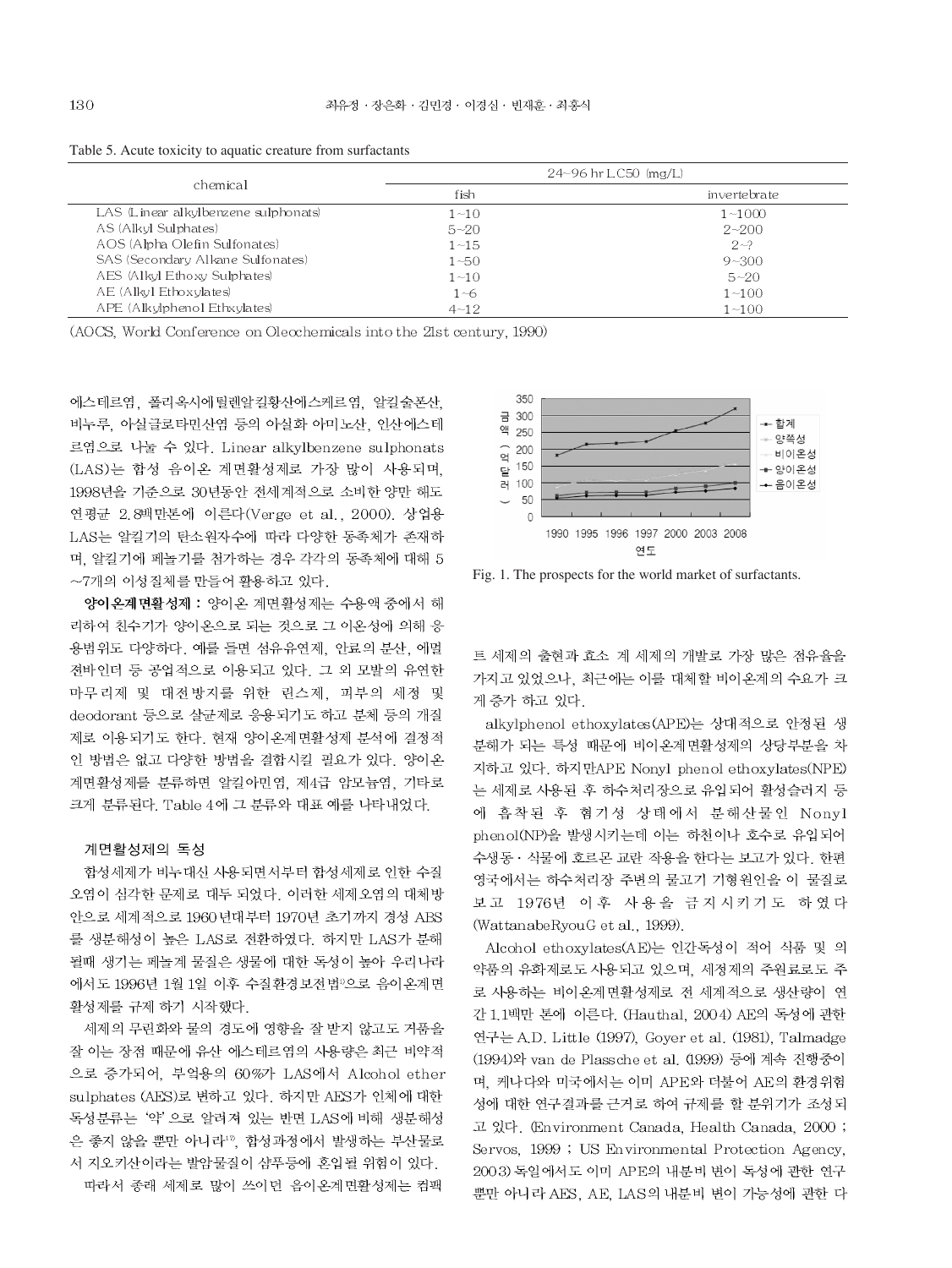|                | 업소수 (개) | 폐수방류량 (m3/일) |
|----------------|---------|--------------|
| 계              | 14,852  | 61,252       |
| 1종             |         | 352          |
| 2종<br>3종<br>4종 |         | 143          |
|                | 11      | 824          |
|                | 43      | 2,089        |
| 5종             | 14,788  | 57,845       |

Table 7. Number of facilities and Quantity of waste water at various size area in Busan

Table 6. Number of facilities and Quantity of waste water from car washing or repairing business in domestic [출처 : 환경부, 2006]

|        | 업소수 (개)      | 폐수방류량 (m3/일) |
|--------|--------------|--------------|
| 계      | 3,671        | 93,970       |
| 출판인쇄사진 | 1,357        | 123          |
| 운수장비   | 872          | 1,771        |
| 음식료품   | 248          | 7,300        |
| 비금속    | 36           | 499          |
| 조립금속   | 151          | 4,214        |
| 섬유     | 102          | 29,113       |
| 화학     | 71           | 4,553        |
| 기타     | 247          | 1,410        |
| 도급시설   | 215          | 634          |
| 병원시설   | 48           | 436          |
| 전지전자   | 8            | 819          |
| 고무플라스틱 | 47           | 541          |
| 가공금속   | 92           | 20,720       |
| 시험시설   | 44           | 70           |
| 답배제지목재 | 11           | 21           |
| 발전수도   | 8            | 3,365        |
| 세탁시설   | 15           | 304          |
| 피혁신발   | 55           | 6,303        |
| 광업시설   | $\sqrt{2}$   | 60           |
| 세정응축시설 | 11           | 88           |
| 폐수처리업  | 15           | 7,800        |
| 정수시설   | $\mathbf{1}$ | $\circ$      |
| 석유정제   | 10           | 65           |
| 수산물판매  | 5            | 3,758        |

양한 연구가 진행중이다 (Knepper et al., 2003 ; Routledge and Sumpter, 1996).

한편, 양이온계면활성제는 음이온계면활성제와 유사한 정도 의 자극을 보이나 세포독성은 더 크다는 보고가 있다 (Singh et al., 2002). 하지만 주로 가정에서 사용하는 섬유유연제의 원료로 사용하고 있다. Table 5는 대표적 계면활성제에 대한 다양한 수생생물의 독성에 대한 연구결과이다.

### 국내계면활성제의 사용분야 및 현황

국내 계면활성제 시장은 60년대에는 섬유산업의 활성화와 함께 음이온계면활성제를 중심으로 성장하였다. 70년대 들어 서는 국내 계면활성제 생산업체들의 해외기업 기술제휴가 활 발해지면서 해외기술을 도입, 섬유용을 비롯한 세제용, 농약 용, 건축용, 비이온계면활성제 등 생산범위가 확대 되었다. 90 년대는 환경과 관련한 생분해성 계면활성제 등 고부가가치 제 품 생산에 주력하고 있다.

계면활성제 용도별 시장점유현황을 보면 세제용이 가장 많

은 시장을 점유하고 있어 전체 시장의 36.1%를 차지 하고 있 으며 섬유공업용 32.4%, EOA형 비이온 계면활성제 21.0%, 의약 · 화장품 공업용 2.7%, 농약공업용 2.1%, 기타공업용 5.7%등이다.

최근에는 전세계적으로 생체 및 환경에 대해 높은 안정성을 갖는 계면활성제에 관심이 증대되면서. 인간독성이 적은 것으 로 알려진 비이온계면활성제의 생산과 수요가 증가하고 있는 추세이다(Fig. 1). 하지만 비이온계면활성제중 APE는 세정력 은 좋으나 분해산물로 환경호르몬인 노닐페놀이 발생한다는 연구 결과가 있어 AE 계열의 비이온계면활성제가 세정제의 주 · 부원료로 개발되어 사용량도 점차적으로 증가하고 있다. 하지만 폐수처리수나 하수처리수에 대한 비이온계면활성제의 법적 규제가 없어 미처리된 AE가 하천으로 유입되어 수생동 식물에 독성을 줄 수도 있을 뿐만 아니라, 흡착이 잘 되는 특 성으로 인해 AE가 흡착된 불완전 분해된 하수슬러지가 토양 에 살포되는 경우 2차 오염을 야기할수 있다.

[출처 : 환경부, 2006]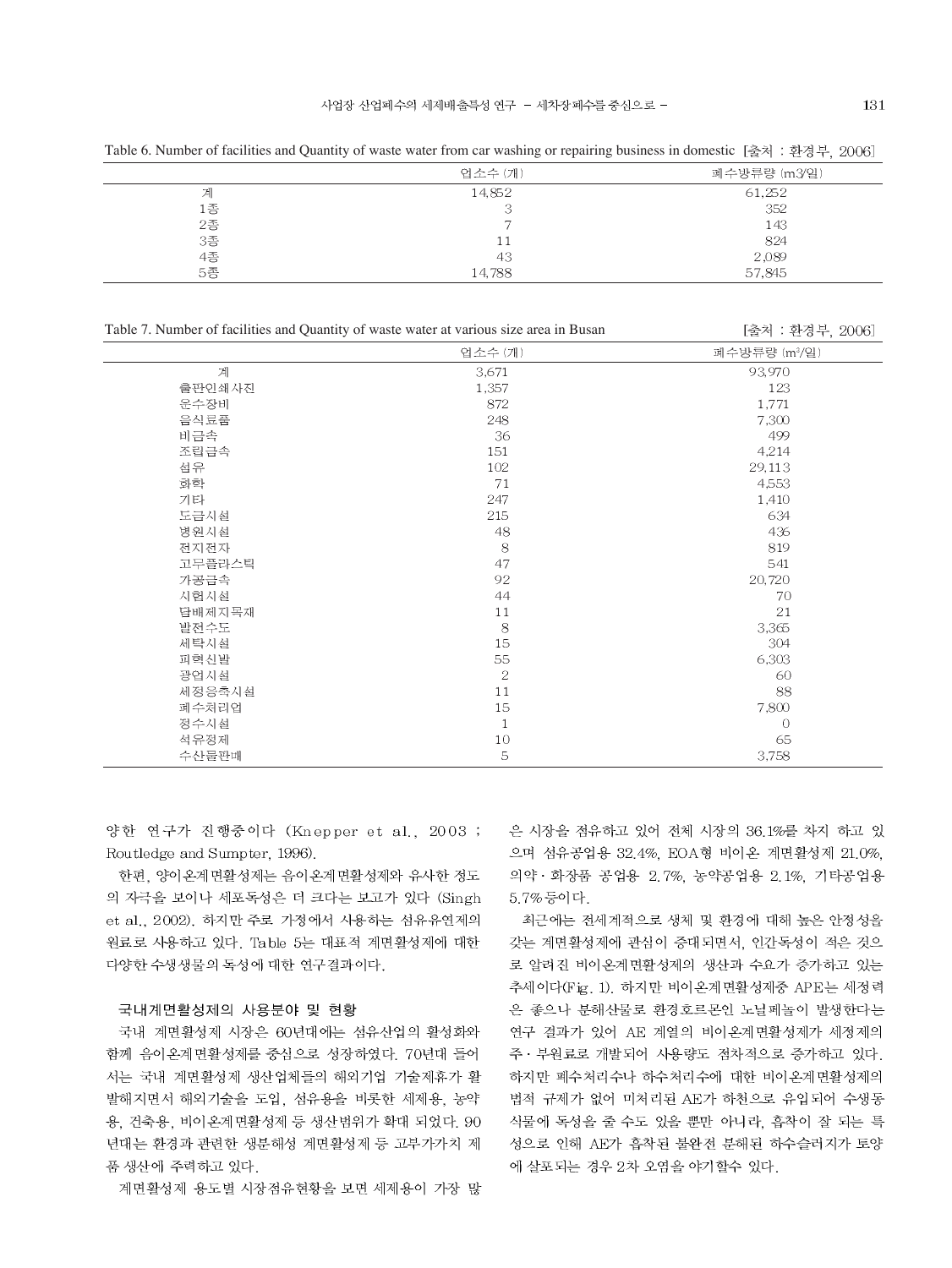

Fig. 2. Procedure of analysis for SDS.



Fig. 3. Procedure of analysis for AE7.

# 부산시 운수장비 시설의 분포 현황

계면활성제는 주성분 또는 부성분으로서 세제, 종이 펄프, 식품, 화장품, 안료, 도료, 고무, 플라스틱, 의약품, 농약, 콘크 리트 및 세라믹 등 광범위 하게 사용되고 있다. 특히 세차장이 나 정비업종은 직접적으로 세제를 많이 사용하는 시설로서, 세 제의 주성분인 계면활성제의 유출이 이루어지는 곳이기도 하 다. 하지만 Table 2-9에서와 같이 대부분이 소규모이고, 영세 하여 폐수를 하수관으로 무단방류하여 하수처리장으로 유입될 뿐만 아니라, 처리시설이 갖추어진 큰 세차장들도 음이온계면 활성제에 대해서만 초점이 맞춰지고 있어 미처리된 비이온계 면활성제의 배출이 우려된다.

#### 재료 및 방법

#### 대상 시료

하천과 달리 폐수의 발생은 계절적 요인에 의한 영향이 크지 않으므로 채수시기는 고려하지 않았으며, 실험에 사용된 시료 는 2006년 2월~11월간 우리원에 검사의뢰된 세차장 폐수 50 개를 무작위로 선정하여 실험하였다.

#### 시험방법

음이온계면활성제 및 기타항목 분석 : 음이온계면활성제. COD. SS의 분석방법은 수질오염공정시험법에 따라 실험하였 다. 이 중 COD는 수질오염공정시험법 내 제1법인 과망간산칼 륨용액을 이용한 산성법으로 실험하였고 음이온계면활성제는 공정시험법에 제시된 메틸렌블루 흡광광도법을 채택하였으며 간략한 실험절차를 Fig. 2에 나타내었다.

비이온성계면활성제 : 비이온계면활성제는 분액여두(A)에 시료 일정량을 취하고 물을 넣어 약 350 mL로 한 다음 톨루 엔 7 mL를 넣어 진탕시킨후 톨루엔층 전량을 원심분리관에 취해 원심분리 시킨다. 분리된 톨루엔 일정량을 분액여두(B) 에 옮기고 여기에 티오시안산코발트(II)산암모늄 용액 3.5 mL와 KCl 2 g을 넣고 진탕시킨후 전량을 원심분리관에 취해 원심분리시킨다. 이후 톨루엔층 5 mL를 취해 비색관에 옮기 고 PAR용액 4 mL를 넣고 진탕한후 원심분리하여 수층의 붉 은색 착화물을 510 nm에서 흡광도를 측정하여 정량화하였다. 간략한 실험절차는 Fig. 3과 같다.

#### 사용장비

실험에 사용된 장비는 Table 8과 같다.

# 시약

음이온계면활성제, 비이온계면활성제 농도 분석에 사용되는 시약 종류와 제조사는 Table 9과 같으며 표준물질의 농도는 Table 10와 같다.

음이온계면활성제 농도 분석에 사용되는 용액인 알칼리성붕 산나트륨용액, 메틸렌블루용액, 황산(1+35)용액은 수질오염공 정시험법에 따라 제조하였다.

비이온계면활성제 농도 분석에 필요한 티오시안산코발트 (I) 산암모늄 용액은 티오시안산암모늄(NH4SCN) 456g을 3 차 증류수로 용해시켜 1L 만들고, 질산코발트6수화물 (Co(NO3)2 · 6H2O) 46.6g을 3차 증류수로 용해 시켜 1L 만들

| Instruments                  | Model NO.        | Analytical conditions |
|------------------------------|------------------|-----------------------|
| UV-Visible Spectrophotometer | CARY 3(Varian)   | 510 nm. 620 nm        |
| Shaker                       | SR-2W(Taitec)    | -                     |
| Centrifuge                   | HA-1000-3(Hanil) | $2,000$ rpm           |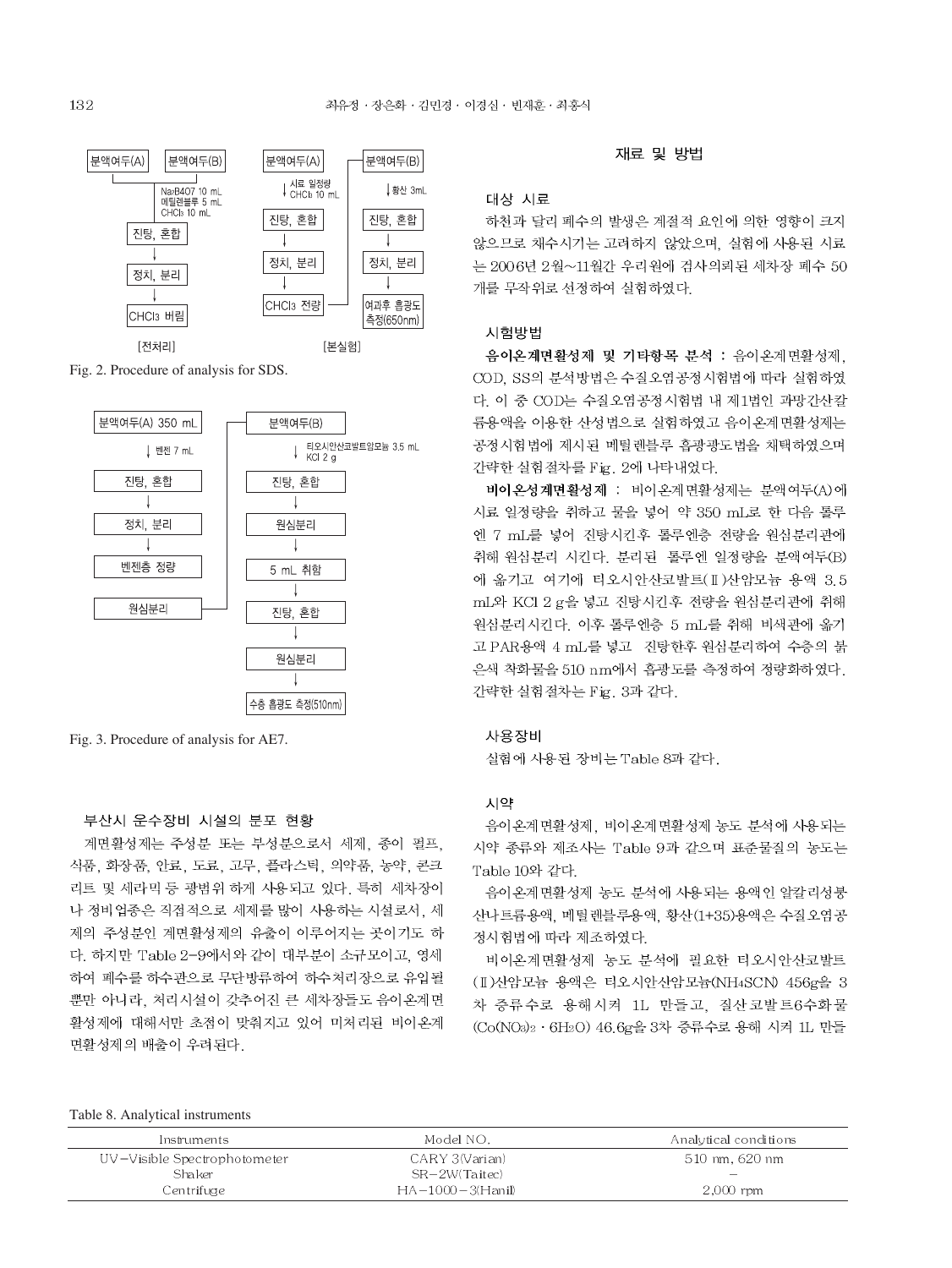| Class               | Chemical                         | Industry             |
|---------------------|----------------------------------|----------------------|
|                     | Sodium lauryl sulfonate          | Sigma                |
| anionic surfactant  | Sodium tetraborate decahydrate   | Merck                |
|                     | Methylen blue                    | Merck                |
|                     | Chloroform                       | Merck                |
| nonionic surfactant | Hepta oxyethylen dodecyl ether   | Fluka                |
|                     | Ammonium thiocyanate             | Sigma                |
|                     | $Cobalt(II)$ nitrate hexahydrate | Sigma-aldrich        |
|                     | $4-(2-Pvridvlazo)$ - resorcinol  | Dojindo laboratories |
|                     | Toluen                           | Merck                |

Table 9. Type of Reagents

Table 10. Properties of standard reagents

| Sample Name | Name                           | -Moculral Formula           | Avg. MW |
|-------------|--------------------------------|-----------------------------|---------|
| <b>SDS</b>  | Sodium dodecyl sulfate         | $CH_3(CH_2)_{11}OSO_3Na$    | 288     |
| AE7         | Hepta oxyethylen dodecyl ether | $C_{12}H_{25}O(C_2H_4O)$ 7H | 494     |



Fig. 4. Standard curve for AE7.

# 어 1:1로 혼합하였다.

PAR용액은 4-(2-Pyridylazo)-resorcinol (C11H9N3O2) 0.1g을 3차 증류수로 용해시켜 1L 만들고, 여기에 소량의 수 산화나트륨용액(4W/V%)을 넣어 pH가 11정도가 되도록 만들 었으며, 실험시에는 이 용액을 10배 회석하여 즉시 제조하여 사용하였다.

표준액은 음이온계면활성제는 Sodium DodecylSulfonate (CH3(CH2)1OSO3Na)(이하 SDS로 칭함)와 비이온계면활성제 는 세정제, 유화제 등으로 주로 많이 사용되고 있는 폴리옥시

에 틸 렌 도 데 실 에 테 르 계 열 인 Heptaoxyethylen Dodecylether (C2H25O(C2H4O)7H)(이하 AE7로 칭함)를 이 용하였다.

# 결과 및 고찰

### 비이온계면활성제 분석방법(흡광광도법) 검증

검량선, 재현성 확인 : JIS에 소개된 측정법에 의해 비이온 계면활성제 표준물질 Hepta oxyethylen Dodecyl ether(이 하 AE7로 칭함)를 톨루엔으로 추출한 후 cobalt이온과 PAR 용액의 3중 착화물의 수층을 510nm에서 측정한 표준액의 흡 광도를 측정하여 정량화 하였다.

먼저 이 실험법의 재현성을 확인하기 위해 0.1 0.3 0.5 mg/L의 AE7 표준액을 제조하여 12회 실시하였다. Fig. 4에 는 이 결과에 대한 검량선을 작성하였으며 평균 상관계수(R<sup>3</sup>) 0.9997로 충분한 직선성을 나타냈다. 재현성 또한 우수하여 비이온계면활성제 실험법으로 적당한 것으로 사료된다.

음이온계면활성제의 방해작용 : 실제 세차장 폐수의 경우 비 이온성계면활성제 뿐만 아니라 음이온계면활성제를 포함할 경 우가 많을 것이므로 이에 따른 비이온계면활성제 실험분석에 미치는 영향을 파악해보고자 다음과 같이 실험을 실시하였다.

| AE7/SDS |                      | Injection            |        | measure      |  |
|---------|----------------------|----------------------|--------|--------------|--|
|         | Conc. of $AE7(mg/L)$ | Conc. of $SDS(mg/L)$ | Abs    | error $(\%)$ |  |
| 0.2     | 0.30                 | 0.06                 | 0.6799 | 2.7          |  |
| 0.6     |                      | 0.18                 | 0.6793 | 2.7          |  |
|         |                      | 0.30                 | 0.6752 | 2.0          |  |
|         |                      | 0.60                 | 0.5839 | 11.7         |  |
| G       |                      | 1.50                 | 0.5218 | 21.0         |  |
| 10      |                      | 3.00                 | 0.4873 | 26.3         |  |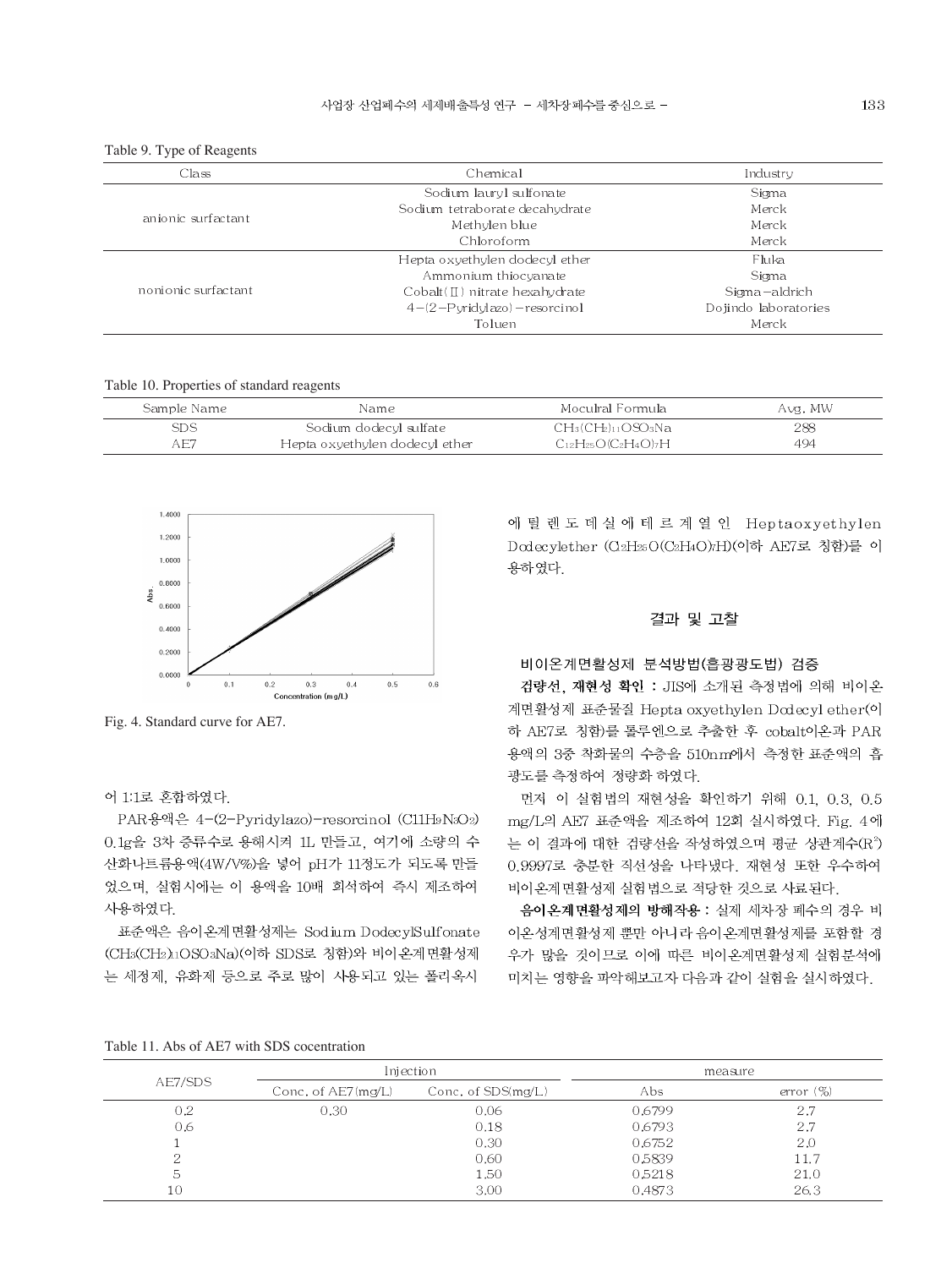

Fig. 5. Effect of SDS concentration to AE7 determination method



Fig. 6. Effect of Zn, Cu and Fe to AE7 determination method.

|  |  |  | Table 12. Interference of Zn, Cu and Fe at AE7(0.3mg/L) |  |
|--|--|--|---------------------------------------------------------|--|
|  |  |  |                                                         |  |

| Injection conc.        |       | Calculated conc. of AE7 (mg/L) |       |
|------------------------|-------|--------------------------------|-------|
| of Zn, Cu and Fe(mg/L) | Zn    | Üι                             | Fε    |
| 0.5                    | 0.301 | 0.303                          | 0.301 |
|                        | 0.304 | 0.302                          | 0.302 |
|                        | 0.301 | 0.306                          | 0.291 |
|                        | 0.301 | 0.297                          | 0.301 |
|                        | 0.299 | 0.300                          | 0.298 |

Table 11에서와 같이 AE7의 농도가 0.3 mg/L로 일정한 6 개의 시료에 SDS 농도를 0.06 ~ 3 mg/L(상대비 0.2 ~ 10) 로 점차 변화시켜 조제한 후 비이온성계면활성제의 농도를 측 정하였다. 그 결과 Fig. 5와 같이 0.06, 0.18, 0.3 mg/L(상대 비 0.2, 0.6, 1)일때는 표준물질의 농도 측정오차가 평균 2.4% 정도로 음이온계면활성제의 존재에 상관없이 비이온계 면활성제 측정법의 독립성이 유지된다 할 수 있었다. 그러나. 음이온계면활성제의 농도가 0.3 mg/L이상으로 증가함에 따 라 이론적 농도보다 작게 측정될 뿐만 아니라 그 오차율도 증 가하는 경향을 띄었다.

실험단계 중 추출조작시 음이온계면활성제의 농도가 높아질 수록 분액여두가 깨끗하지 않은 것을 볼 수 있는데 이는 음이 온계면활성제가 물에 해리되면서 극성을 띄면서 톨루엔에 추 출되지 못하고 수층과 톨루엔 사이에서 micell을 형성하여 비 이온계면활성제를 머금은 톨루엔이 분액여두에 붙어 떨어지지 않기 때문에 오차를 유발하기 때문으로 사료된다.

따라서, 따라서 폐수 등 음이온계면활성제의 존재가 의심되 는 거품이 많은 시료에 대해서는 음이온계면활성제의 농도를 먼저 분석하고, 그 농도를 고려하여 충분히 희석한 상태에서 비이온계면활성제 실험을 실시해야 될 것으로 사료되었다. 또 한. 흡광광도법에 따른 비이온계면활성제 분석시 음이온계면 활성제의 방해작용을 최소화 할 수 있는 방법에 관한 추가적인 연구가 이루어져야 할 것이다.

중금속물질의 방해작용 : 비이온계면활성제의 발색시약으 로 사용되는 PAR 용액은 감도는 좋으나 선택성은 낮아. 일부 중금속인 Co, Zn, Cu, Fe 등과 비선택적으로 착화물 형성을 잘 하는 것으로 알려져 있다. 따라서 비이온계면활성제의 존재

가 의심되는 일반 세차 폐수를 분석하는 경우, 사업장 특성상 다양한 중금속의 존재가 있을 수 있어 방해정도가 우려되었다. 따라서, Zn. Cu. Fe에 대한 영향을 알아보고자 다음과 같이 실험을 실시하였다.

Table 12과 같이 AE7의 농도가 0.3 mg/L로 일정한 5개의 시료에 Zn, Cu, Fe 농도를 0.5 ~ 5 mg/L로 점차 변화시켜 조제한 후 비이온성계면활성제의 농도를 측정하였다. 그 결과 Fig. 6를 보면 중금속에 의한 방해 정도는 3% 이내로 미미했 으며 무시할 정도였다.

코발트와 PAR의 관계 : 최종 발색 단계에서 발색시약과 반 응하는 Cobalt 이온의 농도 상관관계를 확인하여 비이온계면 활성제 실험법의 이해를 돕고자 하였다. 실험법과 동일하게 샘 플 5 mL에 PAR 시약을 4 mL 넣어 3분간 혼합하여 발색한 붉은색 착화물을 510 nm에서 측정하였다. Fig. 7과 같이 코 발트 이온과 PAR 용액과의 결합은 선형적이며, 상관관계도 우수한 것으로 나타났다.

### 세차장 폐수내 계면활성제의 농도 분석 및 비교

시내 세차장에서 배출되는 세차장 폐수 50건에 대한 세제특 성을 알아보기 위하여 비이온계면활성제, 음이온계면활성제, 화학적산소요구량과 부유물질의 농도를 분석하였다.

화학적산소요구량은 음이온 · 비이온계면활성제의 농도로 측정되는 물질이 화학적산소요구량과 연관성이 있는지를 검토 하기 위함이었고, 부유물질의 농도를 분석하여 절대적이지는 않지만 콜로이드 입자의 정도를 추측할수 있어, 물에 해리될때 이온성을 띄지 않아 음전하를 띈 콜로이드에 흡착이 잘되는 비 이온계면활성제의 농도와 양의 상관관계를 가지는지를 확인코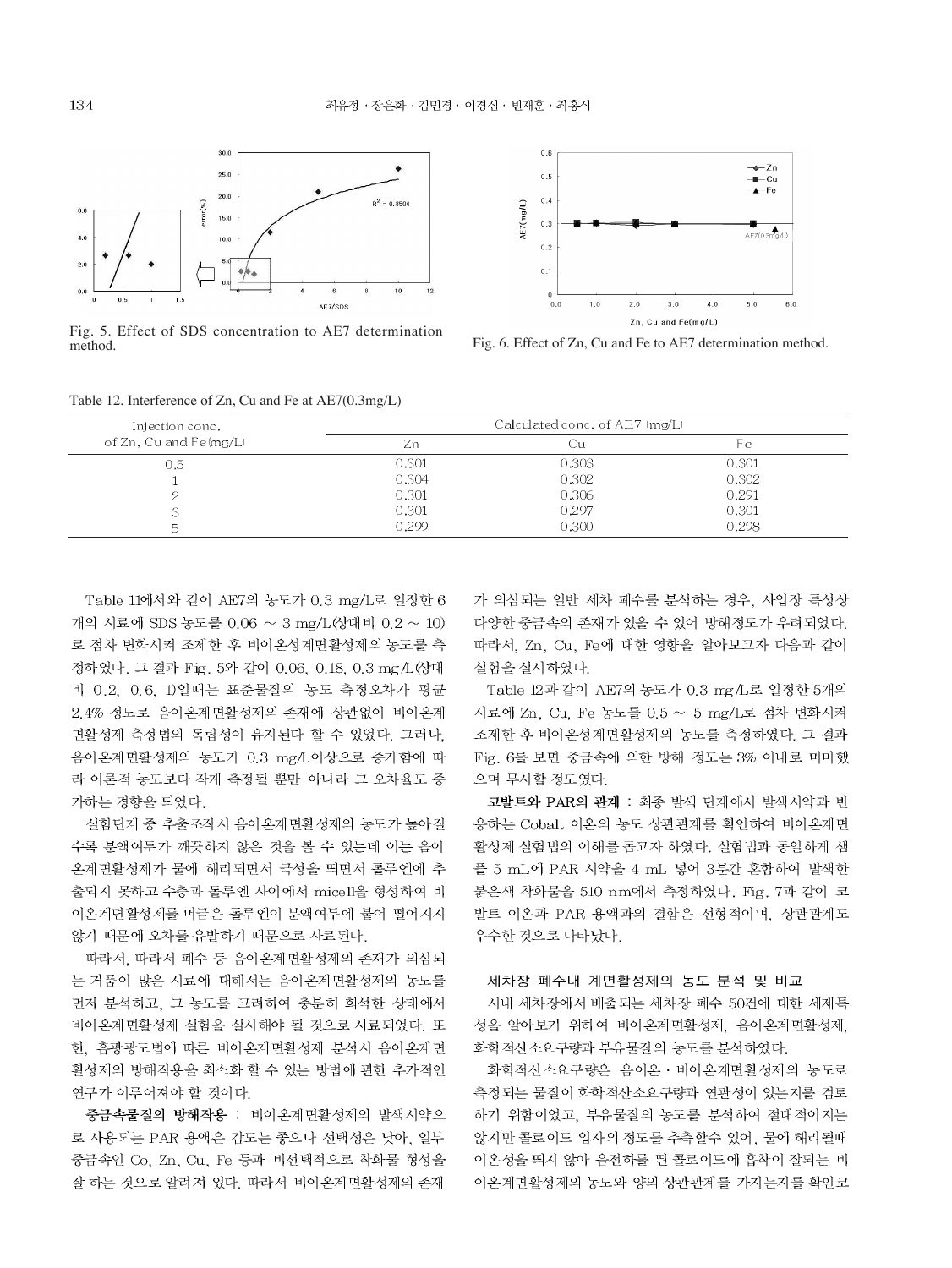

Fig. 7. Absorbance of cobalt-PAR dual complex.



Fig. 8. Conc. of SDS, AE7 of car-washing wastewater in Busan.

자 하였다.

세차장 폐수의 계면활성제 농도 분석 결과 : Table 13은 부산시 세차장 50곳의 음이온계면활성제, 비이온계면활성제 를 분석한 결과이다.

음이온계면활성제의 농도 범위는 0.00 ~ 11.30 mg/L였으 며, 이 중 수질환경기준(나지역)인 5mg/L를 초과한 지점은 3 개 지점이었다. 비이온계면활성제의 농도 범위는 0.00 ~ 45.36 mg/L였으며, 이 중 5개업소가 5mg/L이상의 농도를 나타내었으며, Lewis (1991)에 의해 fathead minnow를 대상 으로 독성실험을 한 결과 AE(n=12~13)에 대해 NOEC(No Observed Effect Concentration) 값이 0.32mg/L 이었고, WOCS(World Conference on Oleochemicals into the 21st century, 1990)에 의하면 일반적인 AE의 수생생물에 대 한 24~96hr LC50이 1~6mg/L인 것을 감안한다면 폐수방류 수에 적용시켜 나온 수치는 우려할 만한 수준이었다.

또한, 음이온 및 비이온성계면활성제의 합계값(AE7+SDS) 은 0.00 ~ 51.38 mg/L의 범위로 나타났으며, 이 중 10 mg/L 이상이 5개소였으며 51.38 mg/L의 최고계면활성제농 도는 음이온계면활성제의 수질기준이 5 mg/L 인 점을 감안한 다면 매우 높은 값이었음을 알 수 있다.

음이온계면활성제에 대한 비이온계면활성제의 비 (AE7/SDS)는 0 ~ 36.89였으며, 50개의 샘플중 26개가 음 이온계면활성제 농도보다 비이온계면활성제의 농도가 높게 나 타났다.



Fig. 9. Relationship between COD and AE7.



Fig. 10. Relationship between SS and AE7.

Table 13의 음이온 및 비이온계면활성제의 농도범위를 비 교하여 살펴보면, 비이온성계면활성제의 최고 농도값이 45.36 mg/L로 음이온계면활성제의 최고 농도값 11.30 mg/L 보다 4배 이상 인 것을 알 수 있다. 이는 음이온계면활성제의 경우는 현재 수질환경기준으로 설정되어 세차시 사용량을 조 절하고 있으나 수질기준으로 설정되어 있지 않은 비이온계면 활성제는 세차업체들의 인식부족으로 사용량에 대한 규제가 되고 있지 않음을 간접적으로 알 수 있으며 이에 대한 규제가 필요할 것으로 사료된다. (Fig. 8)

비이온계면활성제와 COD. SS의 상관관계 : Table 14에서 보면 화학적산소요구량이(COD)나 부유물질(SS)이 높은 시료 는 대체로 비이온계면활성제의 농도도 높은 것으로 나타났다. 이 결과를 바탕으로 화학적산소요구량과 부유물질이 계면활성 제를 주원료로 하는 세정제에 의한 영향을 받았는지 확인할 필 요가 있었다.

Fig. 9에서와 같이 시료의 COD농도와 비이온계면활성제 농도의 상관계수 (R2)는 0.6327로 비교적 높은 수치를 보였다. 이는 비이온계면활성제 농도에 따른 COD농도의 기여 여부를 짐작 할 수 있으며 이에 대한 상세한 내용은 다음 장에서 언급 하였다.

음전하를 띈 콜로이드가 핵으로 작용하여 비이온계면활성제 의 흡착을 돕기 때문에 하수처리장에서 SS의 제거율이 높은 경우 비이온계면활성제의 제거율도 높다는 연구결과를 참고로 하여 SS가 높은 경우 비이온계면활성제도 높을 개연성이 있다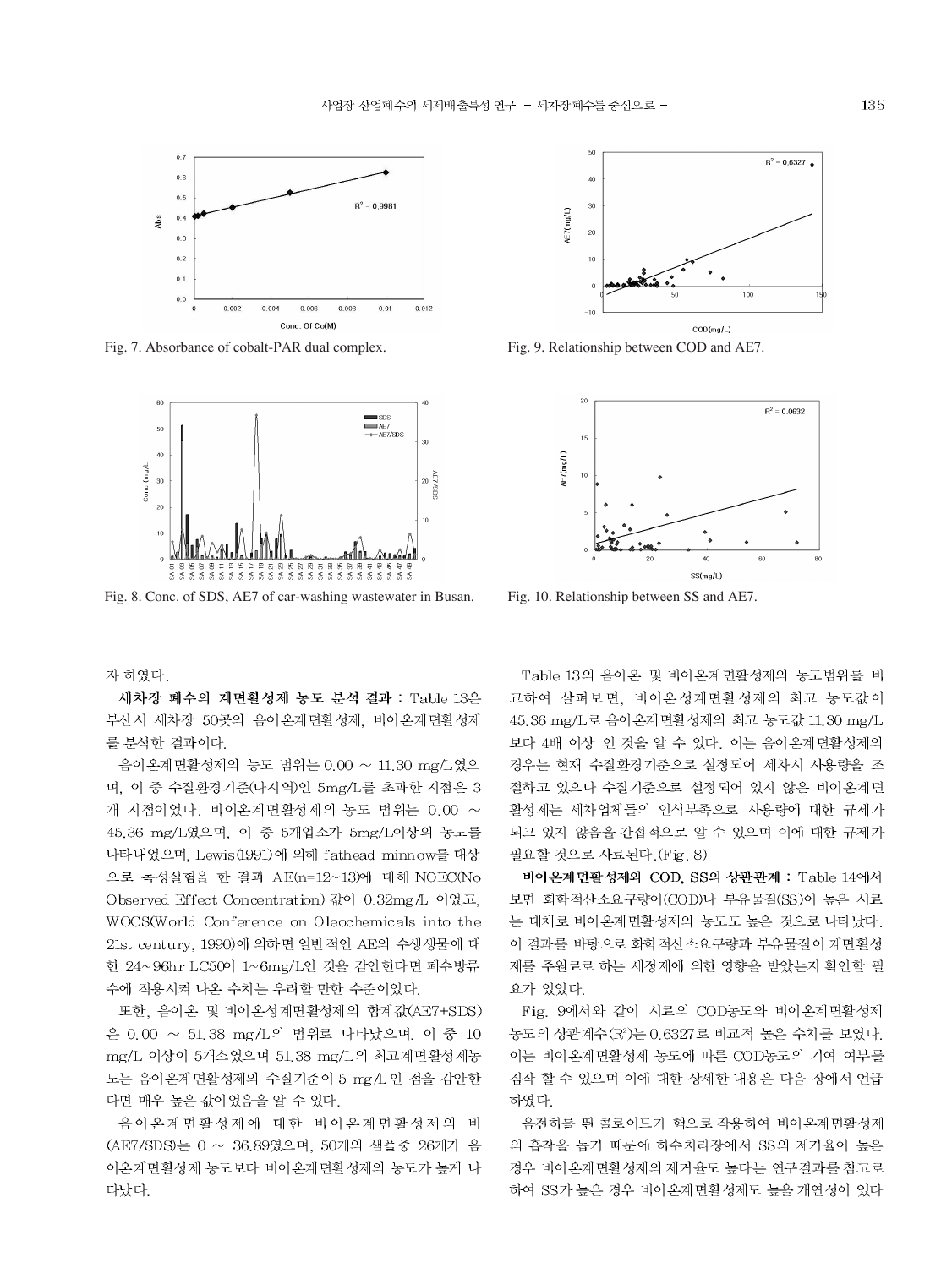Table 13. Surfactants Conc. of car-washing waste water in Busan

| Sample Name     | AE7(mg/L)    | SDS(mg/L)    | AE7+SDS (mg/L) | AE7/SDS           |
|-----------------|--------------|--------------|----------------|-------------------|
| Max             | 45.36        | 11.30        | 51.38          | 36.89             |
| Min             | 0.00         | 0.00         | 0.03           | 0.00              |
| SA <sub>1</sub> | 1.00         | 0.22         | $1.22\,$       | 4,55              |
| SA <sub>2</sub> | 2.78         | 0.00         | 2.78           | $\qquad \qquad -$ |
| SA <sub>3</sub> | 45.36        | 6.02         | 51.38          | 7.53              |
| SA 4            | 6.05         | 11.05        | 17.10          | 0.55              |
| SA <sub>5</sub> | 0.32         | 5.00         | 5.32           | 0.06              |
| SA 6            | 4.70         | 3.00         | 7.70           | 1.57              |
| SA <sub>7</sub> | 1.24         | 0.21         | 1.45           | 5,90              |
| SA <sub>8</sub> | 0.19         | 0.74         | 0.93           | 0.26              |
| SA <sub>9</sub> | 1.02         | 0.25         | 1.27           | 4.08              |
| SA 10           | 0.52         | 0.27         | 0.79           | 1.93              |
| SA 11           | 3.11         | 0.87         | 3.98           | 3.57              |
| <b>SA12</b>     | 0.94         | 4.88         | 5.82           | 0.19              |
| SA 13           | 0.37         | 2.31         | 2.68           | 0.16              |
| SA 14           | 2.43         | 11.30        | 13.73          | 0.22              |
| SA 15           | 1.29         | 0.17         | 1.46           | 7.59              |
| SA 16           | 0.05         | 0.22         | 0.27           | 0.23              |
| <b>SA17</b>     | 0.47         | 2.03         | 2,50           | 0.23              |
| <b>SA18</b>     | 3.32         | 0.09         | 3.41           | 36.89             |
| SA 19           | 6.07         | 1.77         | 7.84           | 3.43              |
| <b>SA 20</b>    | 8.84         | 1.31         | 10.15          | 6.75              |
| SA 21           | 0.78         | 2.35         | $3.13\,$       | 0.33              |
| <b>SA 22</b>    | 0.07         | 7.80         | $7.87\,$       | 0.01              |
| SA 23           | 9.75         | 0.78         | 10.53          | 12.50             |
| <b>SA 24</b>    | 0.02         | 1.68         | 1.70           | 0.01              |
| <b>SA 25</b>    | 0.46         | 3.12         | 3.58           | 0.15              |
| SA 26           | 0.53         | 0.20         | 0.73           | 2.64              |
| <b>SA 27</b>    | 0.09         | 0.05         | 0.14           | 1.76              |
| <b>SA 28</b>    | 0.05         | 0.09         | 0.14           | 0.55              |
| SA 29           |              | 0.56         |                | 1.03              |
| <b>SA 30</b>    | 0.58<br>0.11 | 0.36         | 1.14<br>0.47   | 0.30              |
|                 |              |              |                | 0.00              |
| SA 31<br>SA 32  | 0.00<br>0.02 | 0.03<br>0.84 | 0.03           | 0.02              |
|                 |              |              | 0.86           |                   |
| <b>SA 33</b>    | 0.04         | 0.25         | 0.29           | 0.16<br>1.44      |
| <b>SA 34</b>    | 0.11         | 0.08         | 0.19           |                   |
| SA 35           | 0.14         | 0.72         | 0.86           | 0.19              |
| SA 36           | 1.59         | 1.34         | 2.93           | 1.19              |
| <b>SA 37</b>    | 1.42         | 0.93         | 2.35           | 1.54              |
| <b>SA 38</b>    | 5.12         | 1.63         | 6.75           | 3.14              |
| <b>SA 39</b>    | 2.63         | 0.47         | 3.10           | 5,55              |
| SA 40           | 1.07         | 1.94         | 3.01           | 0.55              |
| SA 41           | 0.06         | 0.38         | 0.44           | 0.16              |
| SA 42           | 0.43         | 0.21         | 0.64           | 2,05              |
| SA 43           | 0.87         | 0.38         | 1.25           | 2.29              |
| <b>SA 44</b>    | 0.37         | 2.12         | 2.49           | 0.17              |
| SA 45           | 0.04         | 2.16         | 2.20           | 0.02              |
| SA 46           | 0.01         | 1.75         | 1.76           | 0.01              |
| <b>SA 47</b>    | 1.06         | 0.44         | 1,50           | 2.41              |
| <b>SA 48</b>    | 0.00         | 1.52         | 1.52           | 0.00              |
| SA 49           | 1.87         | 0.29         | 2.16           | 6.45              |
| SA 50           | 2.32         | 1.75         | 4.07           | 1.33              |

는 가정하에 비이온계면활성제 농도와 SS의 농도를 비교해보 았다. Fig. 10를 보면 상관성(R2)이 0.0632로 매우 낮게 나타 났으며, 폐수의 특성상 SS가 높다 할지라도 계면활성제의 사 용량이 적었다면 계면활성제의 측정 농도가 낮을 것이고, SS 가 낮더라도 계면활성제의 사용량이 많으면 계면활성제의 측 정 농도는 높을 수 있기 때문에 직접적인 관계는 아닌 것으로 결론지었다.

하지만 SS에 부착을 잘 하는 비이온계면활성제의 특성을 이 용한 하수처리장이나 폐수처리장에서의 비이온계면활성제 처 리에 대해서는 추후 좀더 많은 실험이 필요하다 사료되었다.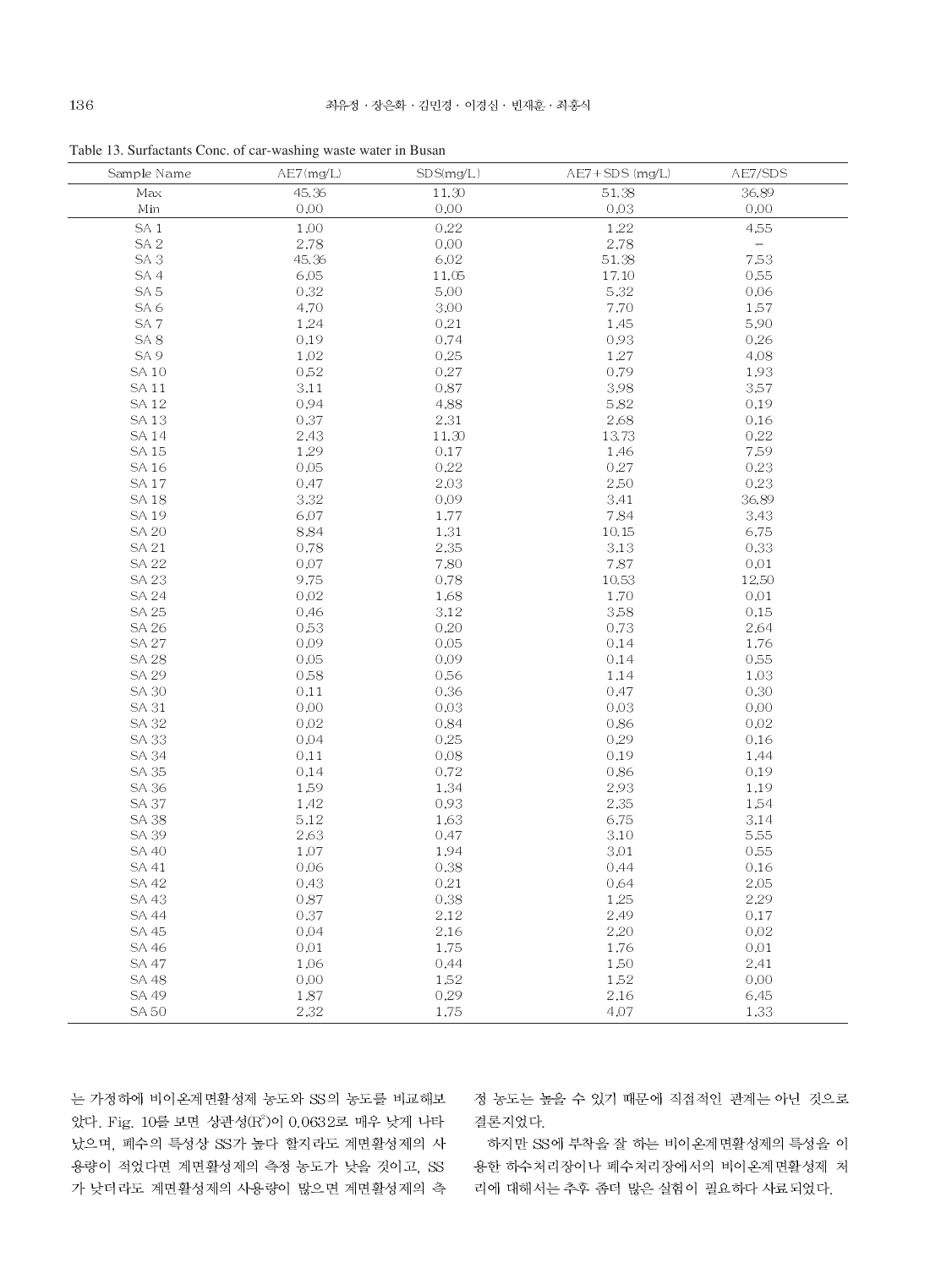| Sample Name     | AE7(mg/L) | COD(mg/L) | SS(mg/L) |
|-----------------|-----------|-----------|----------|
| SA <sub>1</sub> | 1.00      | 37.0      | $5.8\,$  |
| SA <sub>2</sub> | 2.78      | 82.0      | 12.5     |
| SA <sub>3</sub> | 45.36     | 142.9     | 42.0     |
| SA 4            | 6.05      | 55,0      | 13.2     |
| SA <sub>5</sub> | 0.32      | 35,0      | 19.4     |
| SA <sub>6</sub> | 4.70      | 28.0      | 25.7     |
| SA <sub>7</sub> | 1.24      | 22.7      | 5.6      |
| SA <sub>8</sub> | 0.19      | 15.0      | 7.0      |
| SA <sub>9</sub> | 1.02      | 44.0      | 72.0     |
| <b>SA10</b>     | 0.52      | 23.3      | 20.0     |
| SA 11           | 3.11      | 25.2      | 3.2      |
| <b>SA12</b>     | 0.94      | 18.5      | 22.8     |
| SA 13           | 0.37      | 32.7      | 13.3     |
| <b>SA14</b>     | 2.43      | 18.5      | 39.2     |
| SA 15           | 1.29      | 20.8      | 41.0     |
| SA 16           | 0.05      | 10.5      | 21.6     |
| <b>SA17</b>     | 0.47      | 18.8      | 18.8     |
| <b>SA18</b>     | 3.32      | 47.0      | 10.4     |
| <b>SA19</b>     | 6.07      | 28.0      | $3.8\,$  |
| <b>SA 20</b>    | 8.84      | 61.4      | 0.8      |
| SA 21           | 0.78      | 5.8       | 7.6      |
| <b>SA 22</b>    | $0.07\,$  | 9.3       | 0.4      |
| <b>SA 23</b>    | 8.75      | 57.3      | 23.2     |
| <b>SA 24</b>    | 0.02      | 24.5      | $7.2\,$  |
| SA 25           | 0.46      | 29.3      | 5.6      |
| SA 26           | 0.03      | 10.1      | 19.0     |
| <b>SA 27</b>    | 0.00      | $2.8\,$   | 1.2      |
| <b>SA 28</b>    | 0.05      | 6.8       | 12.6     |
| SA 29           | 0.58      | 21.5      | 1.2      |
| <b>SA 30</b>    | 0.11      | 10.3      | 20.4     |
| <b>SA 31</b>    | 0.00      | 2.6       | $1.1\,$  |
| SA 32           | $0.02\,$  | 4,4       | 9,1      |
| <b>SA 33</b>    | 0.04      | 10.0      | 1.7      |
| <b>SA 34</b>    | 0.01      | 7.4       | 6.1      |
| SA 35           | 0.14      | 20.0      | $7.7\,$  |
| SA 36           | 1.59      | 25.5      | 5.2      |
| <b>SA 37</b>    | 1.42      | 17.5      | 6.6      |
| <b>SA 38</b>    | 5.12      | 73.3      | 68.0     |
| SA 39           | 2.63      | 27.3      | 4,1      |
| <b>SA 40</b>    | 1.07      | 27.0      | 54.0     |
| SA 41           | 0.06      | 4,0       | 16.3     |
| SA 42           | 0.03      | 6.4       | 17.8     |
| <b>SA 43</b>    | 0.87      | 22.0      | 16.0     |
| SA 44           | 0.37      | 14.0      | $2.5\,$  |
| SA 45           | 0.04      | 37.0      | 13.5     |
| SA 46           | 0.01      | 37.0      | 6.7      |
| SA 47           | 1.06      | 21.5      | 8.0      |
| <b>SA 48</b>    | 0.00      | 48.0      | 33.3     |
| SA 49           | $1.87\,$  | 28.7      | $1.0\,$  |
| <b>SA 50</b>    | 2.32      | 35.3      | 6,4      |

Table 14. Chemiclal measurement of car-washing waste water in Busan

계면활성제 농도에 따른 COD 기여도 확인 : 앞에서 COD 농도와 비이온계면활성제 농도의 상관관계를 확인하고 비이온 계면활성제 유발물질이 얼만큼의 COD농도를 유발하는지를 확인하기 위한 실험을 실시하였다. 따라서 음이온계면활성 제 · 비이온계면활성제의 표준물질을 제조하여 CODMa를 측정 하였으며, CODMn를 채택한 이유는 하천수나 폐수의 화학적산 소요구량 측정법으로서 수질오염공정법에 제시된 방법이기 때

# 문이다.

Table 15과 같이 AE7, SDS를 각각 10 mg/L로 제조하여 화학적산소요구량을 측정해 보았다. AE 10 mg/L는 CODMn 7.26 mg/L의 값을 보였으며, 다시 말해 AE농도의 1 mg/L당 약 0.726 mg/L의 COD를 유발할 수 있음을 알 수 있었다. 또 한, SDS 10 mg/L는 CODMn 0.86 mg/L로 AE보다는 낮은 값을 보였다.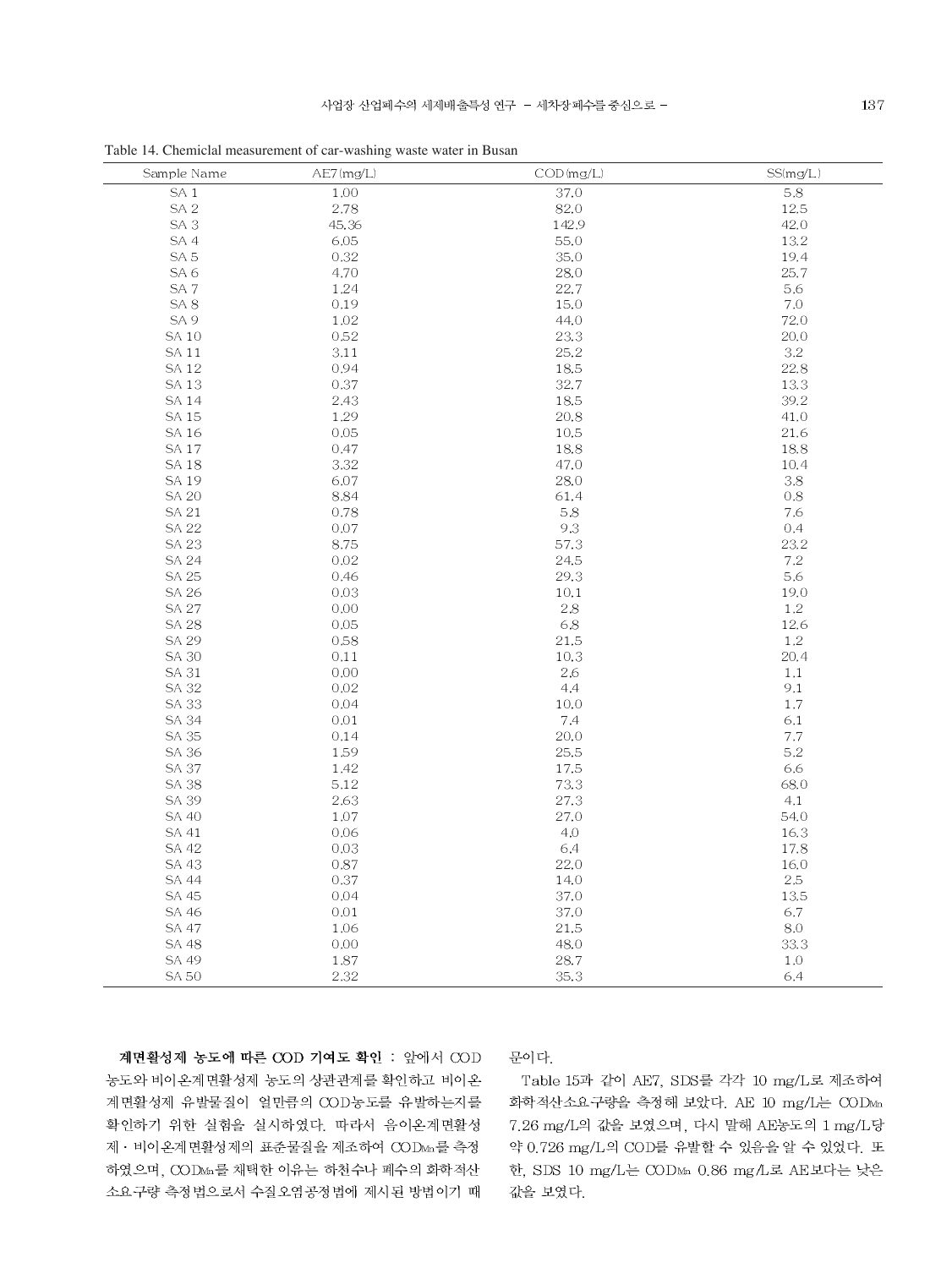| Table 15. Interference of Zn, Cu and Fe at AE7(0.3mg/L) |  |  |  |  |  |
|---------------------------------------------------------|--|--|--|--|--|
|---------------------------------------------------------|--|--|--|--|--|

|            | COD       |             |                                                                    |  |
|------------|-----------|-------------|--------------------------------------------------------------------|--|
|            | Theorical | xperimental | Reaction                                                           |  |
| AE7        |           | 0.726       | $C_{26}H_{54}O_8 + (71/2)O_2 \rightarrow 26CO_2 + 27H_2O$          |  |
| <b>SDS</b> | 0.68      | 0.086       | $C_{12}H_{25}O_4S + (35/2)O_2 \rightarrow 12CO_2 + 12H_2O + HSO_3$ |  |

AE7. SDS 모든 경우 이론적 수치보다 적게 나온것을 확인 할수 있었는데 이는 산화제로 사용된 망간의 산화율이 낮기 때 문으로 생각되며, 만약 CODCr법으로 측정한다면 이론적 수 치에 가까울 것이라 예상된다. 이에 대해서는 추가적인 실험이 실시되어야 할 것으로 생각된다.

#### 곀 론

다른 폐수업종에 비해 세제 사용이 많은 세차장폐수을 중심 으로 음이온계면활성제 및 비이온계면활성제의 농도를 알아 보고 이에 따른 세제특성을 파악하여 수질환경기준 및 개선대 책을 위한 기초자료로 활용코자 본 연구를 실시하였으며 그 결 과는 다음과 같다.

1. 현재 수질오염공정시험법에 미등재된 흡광광도법을 이용 한 비이온계면활성제 실험법을 검증한 결과, 0.5 mg/L까지 양호한 직선성을 보였으며, 12회 이상 검량선 작성 결과 평균 상관계수 (R°) 0.9997로 높게 나타나 재현성 역시 양호하게 나 타났다

2. 비이온성계면활성제 실험시. 음이온계면활성제의 존재비 가 2이상을 초과할 경우 micell 형성 양이 많아지면서 비이온 계면활성제가 톨루엔에 추출되는 것을 방해해 실험 오차가 커 지는 것으로 나타났다. 그러나, Zn, Cu, Fe의 중금속의 영향 은 크지 않게 나타났다.

3. 부산시내 세차장 50개소에 대해 음이온계면활성제와 비 이온계면활성제 실험을 한 결과, 음이온계면활성제의 농도는  $0.00 \sim 11.30$  mg/L였고, 비이온계면활성제의 농도는  $0.00$  $\sim$  45.36 mg/L로 나타났다. 음이온계면활성제에 대한 비이 온계면활성제의 비는 0 ~ 36.89였으며, 이 중 26개소가 음이 온계면활성제 농도보다 비이온계면활성제의 농도가 높게 나타 났다.

4. 비이온성계면활성제와 COD. SS의 농도의 상관계수(R°) 는 각각 0.6727, 0.0637로 COD는 비이온성계면활성제와 높 은 상관성을 나타냈으나 SS는 매우 낮은 상관성을 보였다.

5. 계면활성제농도에 따른 COD기여도를 확인한 결과 비이 온성계면활성제(0.726 mg COD/mg AE7)가 음이온계면활성 제(0.086 mg COD/mg SDS) 보다 더 많은 COD를 유발함을 알 수 있었다.

본 연구결과 거품 등이 다량 존재하나 음이온계면활성제 농 도가 낮은 세차폐수의 경우 비이온계면활성제에 기인한 함을 알 수 있었으며, 현재 국내에서는 사업장의 규모에 따라 음이

온계면활성제의 농도가 3 mg/L 혹은 5 mg/L 이하가 되도록 배출허용기준이 설정되어 있지만 비이온계면활성제에 대한 배 출허용기준은 아직 없는 실정으로 이에 대한 대책마련이 요구 된다. 또한, 향후 비이온계면활성제를 규제 할수 있는 법적 근 거를 뒷받침할 환경독성, 하천 등 자연환경내 거동에 관한 모 니터링 등 다양한 연구가 필요할 것으로 사료된다.

# 참 고 무 헌

- 1. 환경부. 환경부 고시 제2004-188호: 수질오염공정시험 방법. 2004, 256-257.
- 2. 환경부. 공장폐수의 발생과 처리. 2005, 21, 153-275.
- 3. 한국계면활성제 · 접착제공업협동조합, 계면활성제청정 생산현황, 2002
- 4. 국가청정생산지원센터. 국내 정밀화학산업의 현황. 2003.26-63
- 5. 통계청. 품목별 생신疎銖弓재고小뻤快수출량. 1995.01  $\sim 2006.01$
- 6. Japaneses Standards Association. Japaneses Industrial Standards, 2005, 482-484
- 7. 홍사욱, 합성세제의 일반지식, 한국수질보전학회지, 제15 권, 제2호, pp1-14(1989)
- 8. 장은화, 세차장폐수의 비이온계면활성제 존재 및 규제 필 요성 연구, 2006, 부산대
- 9. 2005합성세제의 일반지식, 한국수질보전학회지, 제15 권. 제2호. pp1-14(1989)
- 10. 기능성계면활성제의 기술개발동향, 2002, 한국과학기 술정보연구원
- 11. 김덕희외 2인, 해설 계면활성제, Analytical Science & Technology, 2000, vol. 13, No 2
- 12. 김순래외 3인, 음이온계면활성제의 분해능에 관한 연 구, 환경물학회지 1999, P153~159
- 13. 臟原正美외 2인, 계면활성제의 개발역사와 전망, 공업 화학, 2003, 제6권 제1호, 32-49
- 14. Lutz Nitschke and Lothar Huber, Analysis of ethoxylated alcohol surfactants in water by HPLC, Fresenius' Joumal of Analytical Chemistry, 1993 345:585-588